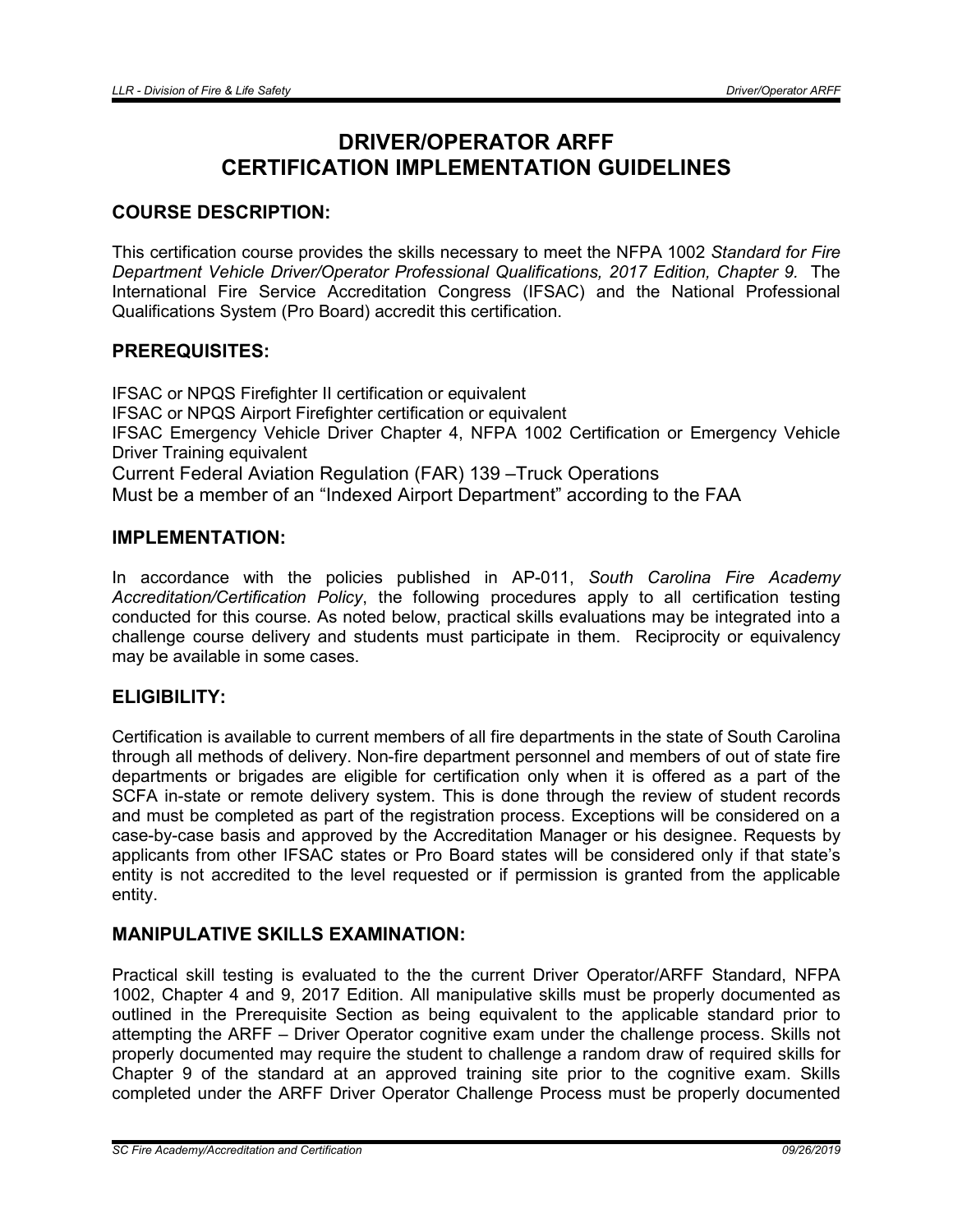on the Local Verification Requirement Form with the proper signature of the Fire Chief or their designee. This form must be submitted and approved prior to attending the scheduled testing session at the South Carolina Fire Academy. This training will include manipulative skill testing on maneuvering, positioning and operating an ARFF Vehicle.

## TEST SPECIFICATIONS:

Written tests are based on the current applicable NFPA standard. Tests consist of 25 multiple choice, matching, and true/false questions. Tests are randomly generated using Performance Training Systems, Inc. (PTS) or IFSTA test banks and LXR testing software.

## WRITTEN EXAMINATION:

Cognitive certification exams for this level are offered independently of training programs. Students must meet eligibility requirements.

Tests are offered at various locations and dates throughout the state. Cognitive testing will also be available following the completion of the skill testing with the Challenge Process.

Cognitive or knowledge examinations shall be graded with a minimum score of 70% required for successful completion.

Test proctor selection will be limited to either full-time faculty or Instructors having test proctor or lead evaluator status. Except as allowed by policy the test proctor cannot have taught in the course being evaluated.

Cognitive or knowledge exams will be conducted in accordance with specific testing procedures.

#### Study Reference List

The following is a list of texts that may be referenced in preparation for testing:

NFPA 1002, *Standard for Fire Apparatus Driver/Operator Professional Qualification*, *2017 Edition* IFSTA, *Aircraft Rescue and Fire Fighting*, *5th Edition* IFSTA, *Pumping and Aerial Apparatus Driver/Operator Handbook*, *3rd Edition*

## ORAL EXAMINATIONS:

Participants shall make the request for oral examination prior to date of the exam to the course coordinator or regional office. Oral testing shall be administered in accordance with prescribed policy.

#### RECORD KEEPING AND DOCUMENTATION:

The lead evaluator or exam proctor will be responsible for returning the completed course paperwork and/or test package to their regional office or course coordinator within (5) working days after the exam date.

*SC Fire Academy/Accreditation and Certification 09/26/2019*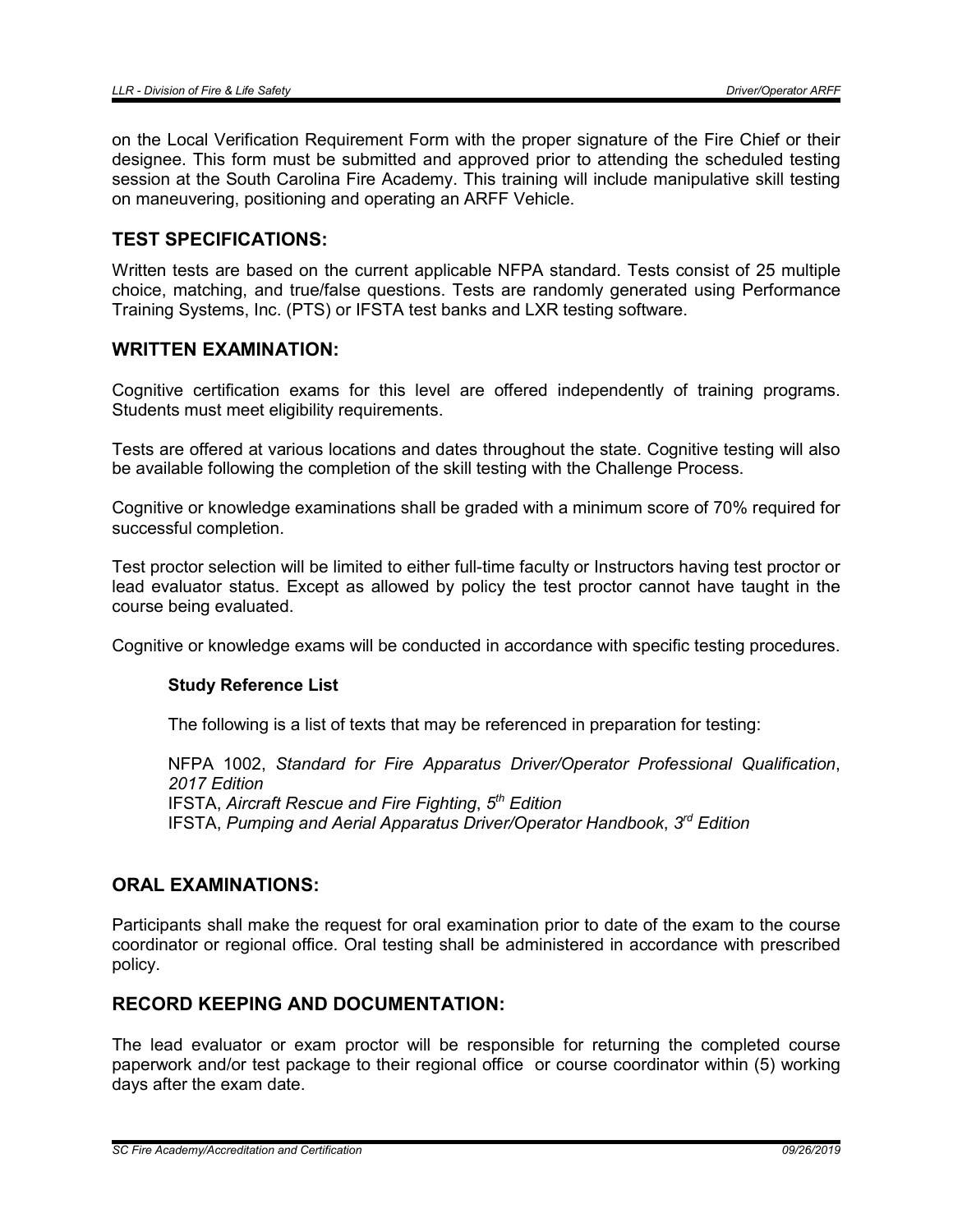# APPEALS:

A participant may exercise his/her appeal rights under the following conditions:

- Non-compliance to written testing procedures and policies.
- Validity of test questions or answers.
- Discrimination.

Participants must make appeal request in writing to the Accreditation Manager within 30 calendar days of the date of the alleged occurrence.

The South Carolina Fire Academy shall follow all appeal policies as published in AP-011, the *South Carolina Fire Academy Accreditation/Certification Policy*.

#### RETESTING:

This policy pertains to all cognitive and manipulative examinations administered by the South Carolina Fire Academy including Fire Service Professional Qualification accredited level examinations, with the exception of the SCFA 1211 Class "E" Driver Examination, which will be governed by the South Carolina Department of Motor Vehicles Classified E & F License Third Party Tester's Safety Officer Manual for the South Carolina Fire Academy.

Individuals failing to obtain the required minimum score will be allowed two retest opportunities for each type of cognitive exam. For cognitive exams an immediate retest opportunity will be given, no sooner than one day after the original test failure, at the next available testing date, and no later than 120 days after the original test failure.

Students failing to obtain the required minimum score on the immediate retest opportunity shall be allowed a second retest opportunity a minimum of 30 days after the immediate retest opportunity. This will allow remediation and additional study. The first retest must be at least one day from the original test failure but no more than 120 days after the original test failure and the second retest, if needed, must be given 30 days from the immediate retest, but no later than 120 days after the original test failure.

Students failing to obtain the required minimum score on the second retest opportunity will be allowed to appeal to the Accreditation Manager if the student feels the testing environment was not adequate or some type of external problem contributed to a failure on the retest. The decision of the Accreditation Manager is final on the appeal. If a third retest opportunity is granted through an appeal it can be taken no sooner than one day after the appeal approval, at the next available testing date, and **no later than 120 days** after the original test failure.

The entire retesting time period, to include the appeal process, shall take no longer than 120 days. Failure of the cognitive testing process will require the course of instruction to be repeated. Any retest must be completed at a time convenient with the course schedule, but the number of retests will be the same.

Should an individual fail to earn a passing grade on a manipulative skill on the first attempt, he/she is eligible for an immediate second attempt on that skill. In accordance with Section 6.3.2 a third attempt can be approved by the Lead Evaluator if 50% or greater of the skill steps were completed in a satisfactory manner on the first and second attempts. Note: Any failed attempt